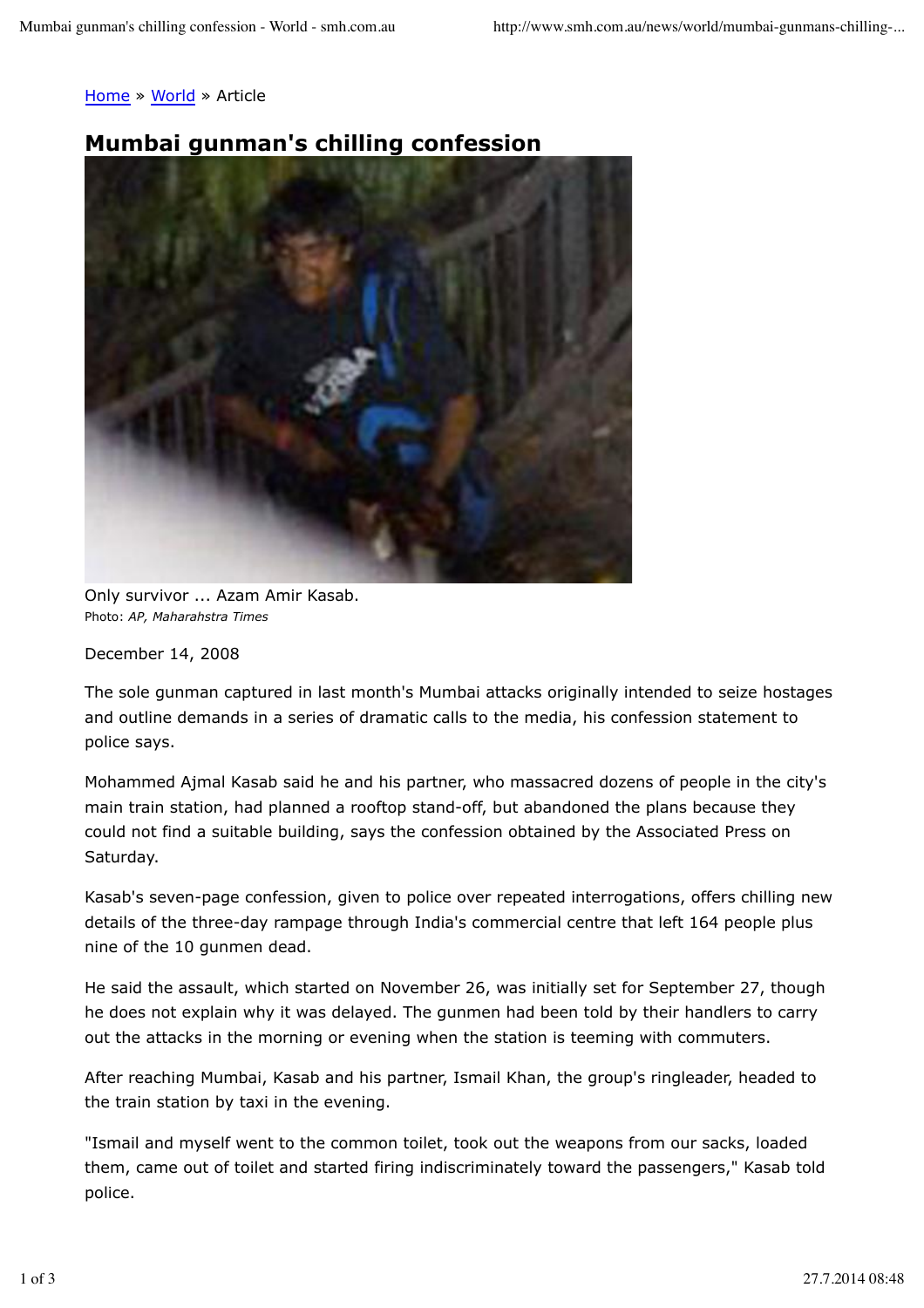As a police officer opened fire, the two militants retaliated with grenades before entering another part of the station and randomly shooting more commuters.

The men then searched for a building with a rooftop where they had been told to hold hostages and call a contact named Chacha, whom Kasab identified as Zaki-ur-Rehman Lakhvi, the suspected mastermind behind the attacks who has been detained by Pakistani authorities.

Chacha, which means "uncle" in Hindi, would supply phone numbers for media outlets and specify what demands the two should make.

"This was the general strategy decided by our trainers," Kasab said.

Taking heavy fire from police, the two had trouble finding a "suitable building" and stormed a hospital they mistook for an apartment building. There, they searched for hostages and traded more gunfire with security forces. It's unclear if they ever held hostages.

When they left, a police van pulled up and the two tried to take shelter behind a bush during the shootout. Kasab was hit in the hand as Khan returned fire.

Police have confirmed the van was carrying top police officials, including the head of the anti-terror squad who was killed.

In the confession, Kasab, 21, describes his conversion from an aspiring street criminal to a loyal soldier for Lashkar-e-Taiba, the terrorist group banned by Pakistan in 2002 and blamed by India in the attacks.

He came to the organisation last year while looking to buy guns to commit robberies after quitting a low-paying job at a catering business. The search led him to several Lashkar "stalls" at a bazaar in the Pakistani city of Rawalpindi, he said.

Kasab went on to receive rigorous training in weapons handling and other skills, attending at least six Lashkar camps and visiting his parents twice during breaks, he said.

He said they were shown "clippings highlighting the atrocities on Muslims in India", images of Mumbai locations on Google Earth, and film footage of the train station.

Kasab said Lakhvi, Lashkar's operations chief, recruited him for the Mumbai attack. After Kasab and nine others were picked among a group of 32 recruits, they headed to Karachi in September and practised travelling on speed boats.

On November 23, the group were transported to a ship called the Al-Huseini far out at sea.

Shortly after boarding, "each of us was given a sack containing eight grenades, one AK47 rifle, 200 cartridges, two magazines and one cell phone for communication", he said.

The Al-Huseini's crew, he said, later hijacked an Indian vessel, killing all but one crew member who was temporarily kept alive and held at gunpoint to guide them into Mumbai's coastal waters.

"When we were at some distance from the shore, Ismail and [another militant] killed the Indian seaman" before the group boarded a dinghy and came ashore "per the instructions received earlier".